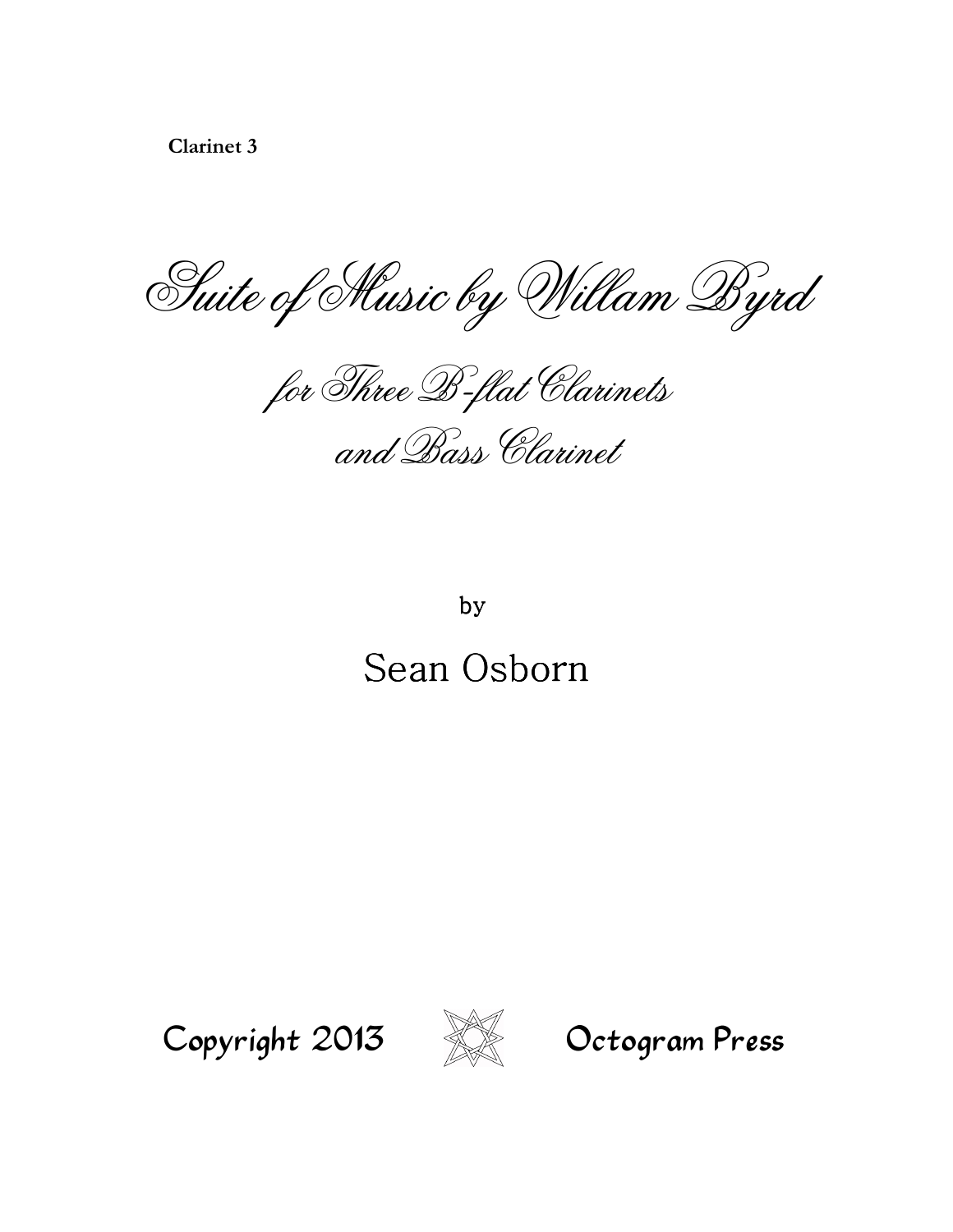# **Suite of Music by William Byrd, for Clarinet Quartet by Sean Osborn** - 22 minutes

## \*\*\*\*\*\* **PLEASE NOTIFY ME OF PERFORMANCES osbornmusic.com**\*\*\*\*\*\*

#### Program Notes:

All of these pieces, except the second, are from The Fitzwilliam Virginal Book, a collection of 297 pieces written between 1562 and 1612 by such composers as John Bull, Orlando Gibbons, Giles Farnaby, Peter Philips and William Byrd. It is unlikely that the collection was put together during the composers' lives, and many of the same works appear in other folio collections of the day.

The virginal is a keyboard instrument similar to the harpsichord, and is named after England's Elizabeth I, the virgin queen. The pieces in the FVB were never meant to be exclusively performed on the virginal, and sound wonderful on any keyboard instrument.

The FWB compositions all employ an early variation technique known as a chaconne: variations are written over a recurring chord progression that starts with the theme. *Pavana* is in binary form (AB).

I. *O Mistriss Myne* (FVB LXVI)- Lyrics by William Shakespeare, written for Feste in *Twelfth Night*. A young lover entreats his lady to stay and give him kisses "good and twenty." The tune is by Thomas Morley, a student of William Byrd's, who died shortly after the play premiered in 1602.

II. Pavana. The Earle of Salisbury - The pavane is a 16<sup>th</sup>-century Italian dance for procession. It was composed in memory of Robert Cecil, 1st Earl of Salisbury (sixth creation), a close advisor to both Elizabeth I and James I, who had died on 24 May 1612, with two accompanying galliards.

III. *Galiarda* (FVB XCIV)- A popular dance all over Europe in the Renaissance, the galliard was one of Elizabeth I's favorite dances. It is a dance in 3 (or 6), usually involving five steps (short, short, short, long, short). Though it is a fast dance, the two galliards in this suite are instrumental works with many ornaments, so the tempo is slower. In this galliard, Byrd uses a lot of close canons and imitative counterpoint, obscuring the 3-beat. In fact, the opening sounds like it's in 5!

IV. *Galiardas Passamezzo* (FVB LVII)- A galliard with the popular passamezzo-antico chord progression. This piece uses the rhythmic device of a hemiola (augmentation of 3) that occurs in the third pair of bars every 8 bars. This piece is also in the Byrd-collected *My Ladye Nevelles Booke* from 1591, as *The Galliarde to the Nynthe Pavian*. Instrumental galliards were often written as "after dances" to instrumental pavanes.

V. *The Carmans Whistle* (FVB LVIII) - Also collected in MLNB, the title refers to a "carman" or what we would know as a carter or delivery person today, and their habit of whistling, which they say helped them control their horses. The song dates from the Tudor era, and risqué lyrics have survived, including a version entitled *The Courteous Carman and the Amorous Maid*.

VI. *Tregian's Ground* (FVB LX) - This ground has an unusual chord progression, involving F, C, and G major chords, all in the key of A minor. The title likely refers to Francis Tregian, Jr., amateur musician, copyist, and fellow Catholic to Byrd. Many people feel that it was he who copied the entire FWB while in Fleet Prison for debt and recusancy (refusing to attend Anglican services).

## Performance suggestions:

Modern notation has been used for Ornaments. Mordents should begin on the main note (not above or below). Feel free to add additional ornaments, take some away, or change the ones marked. Commas have been marked at sections that should be separated. Ritardandos preceding the commas are customary. Dynamics are not original, and should be supplemented by bringing out the important line.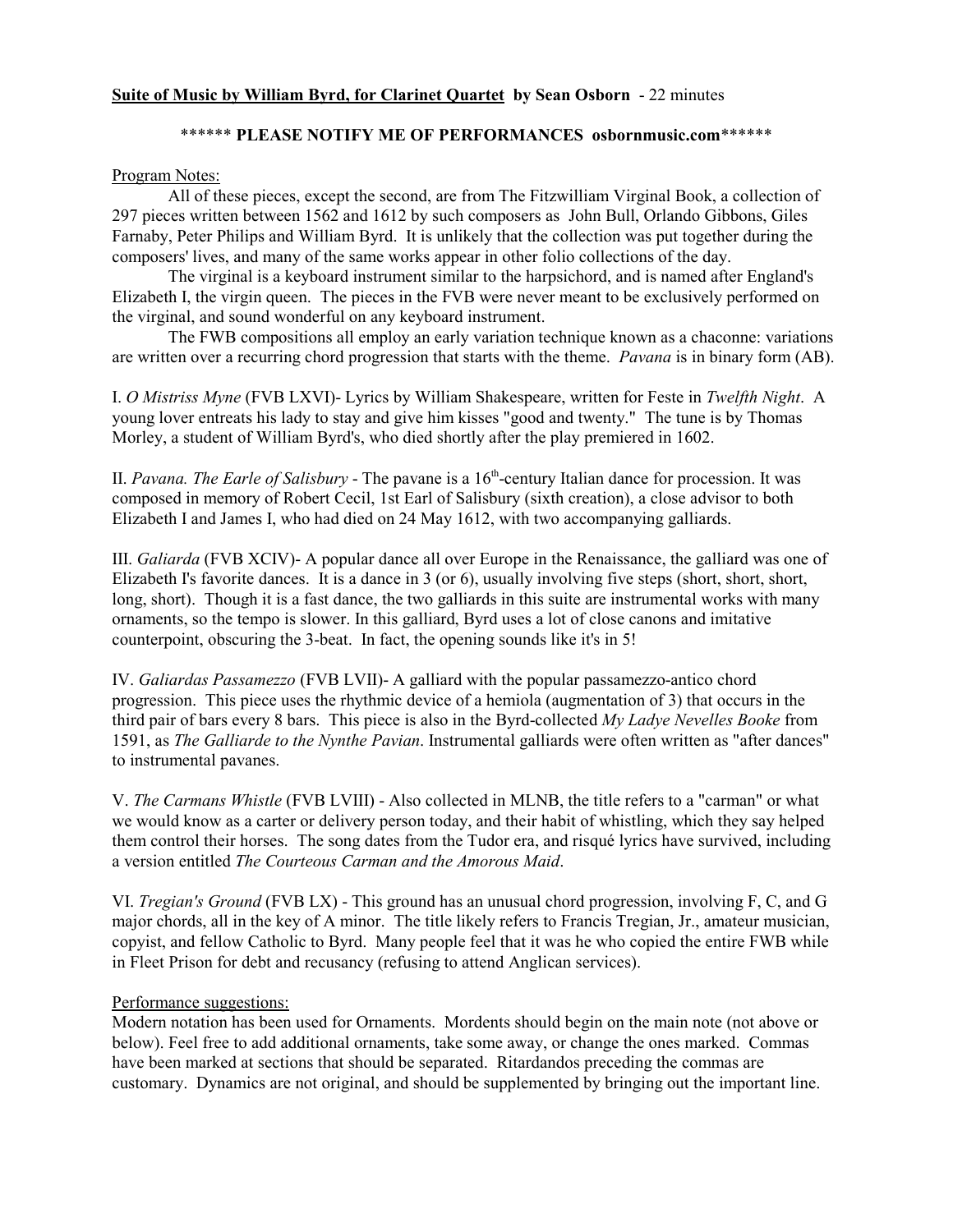

2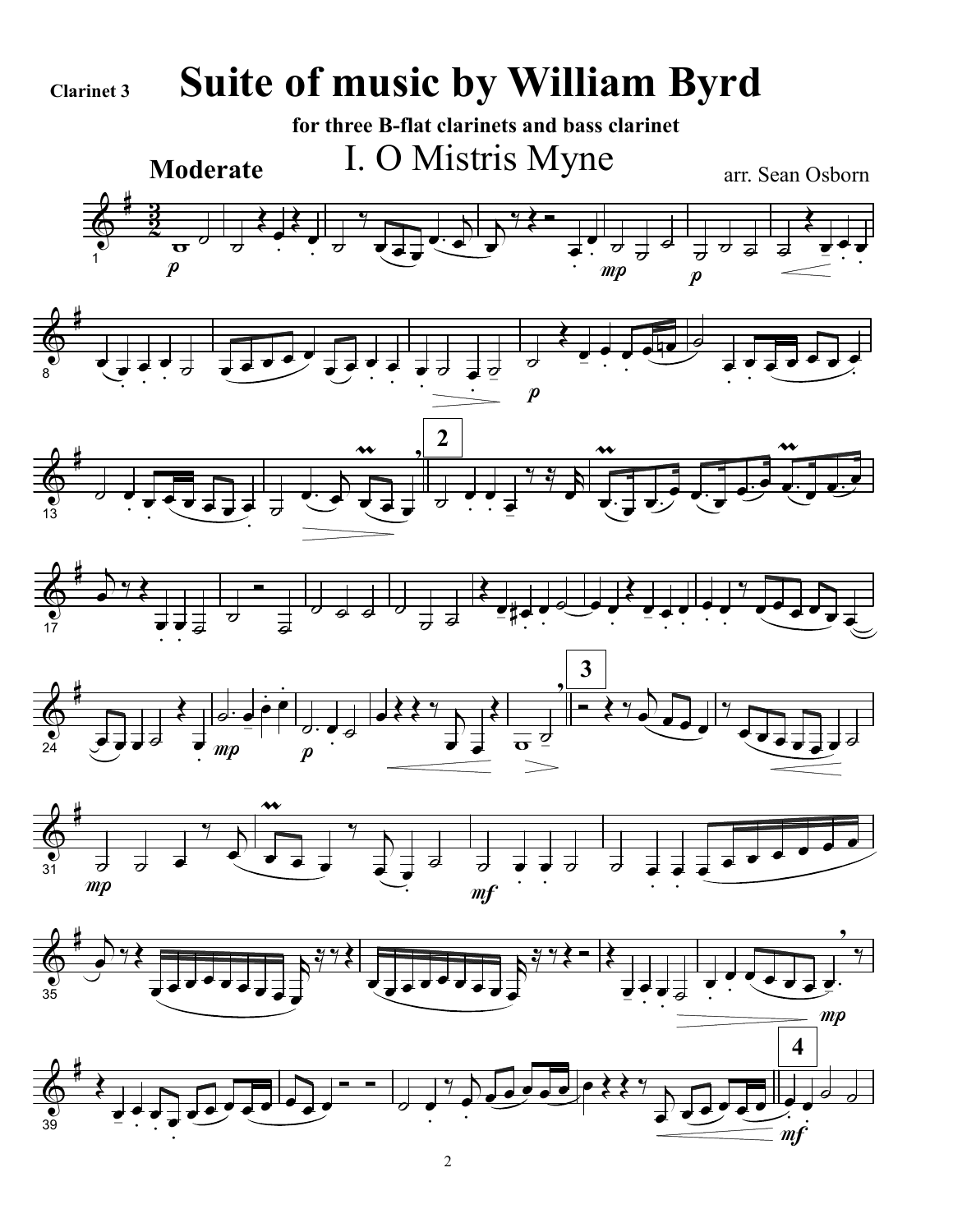











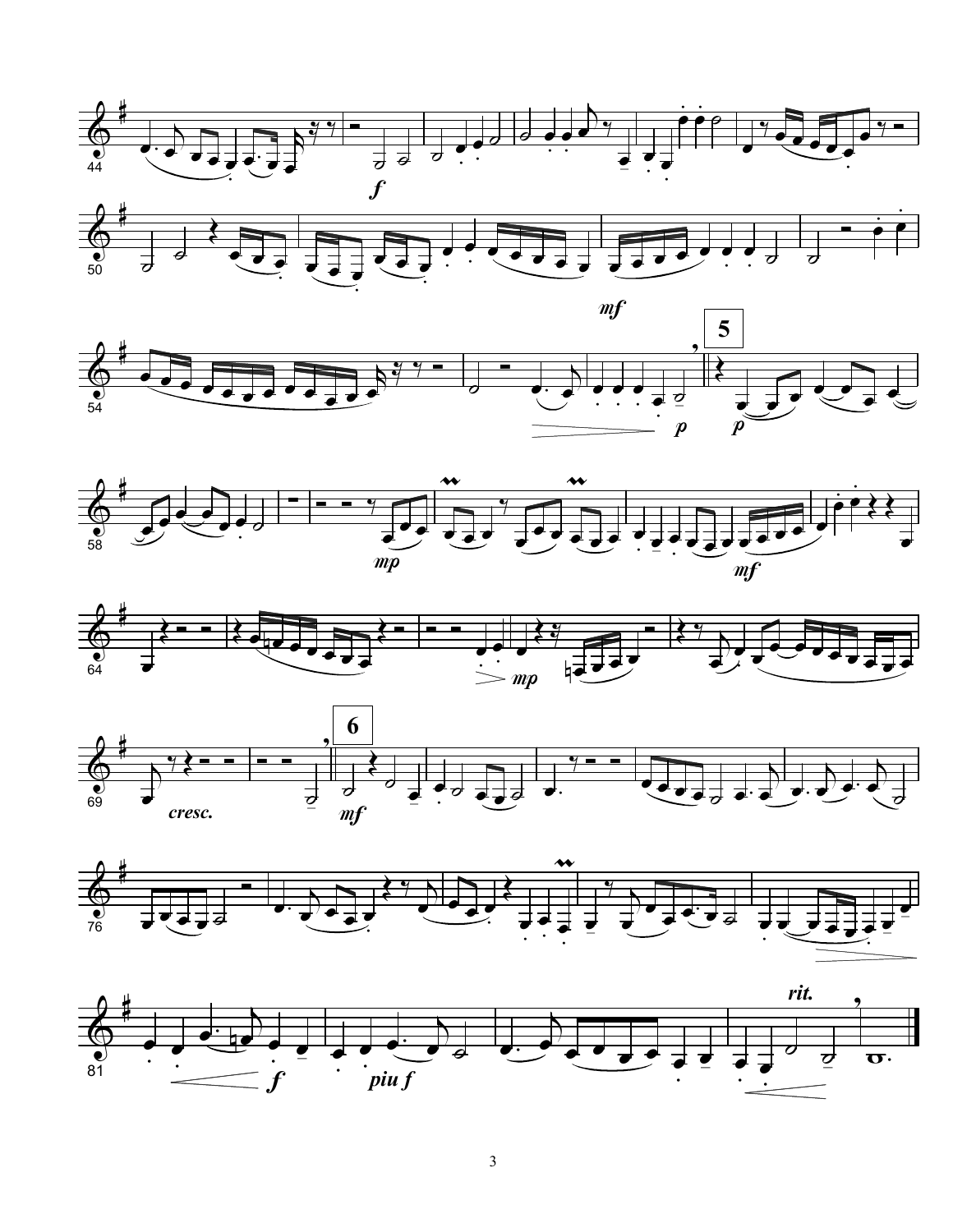



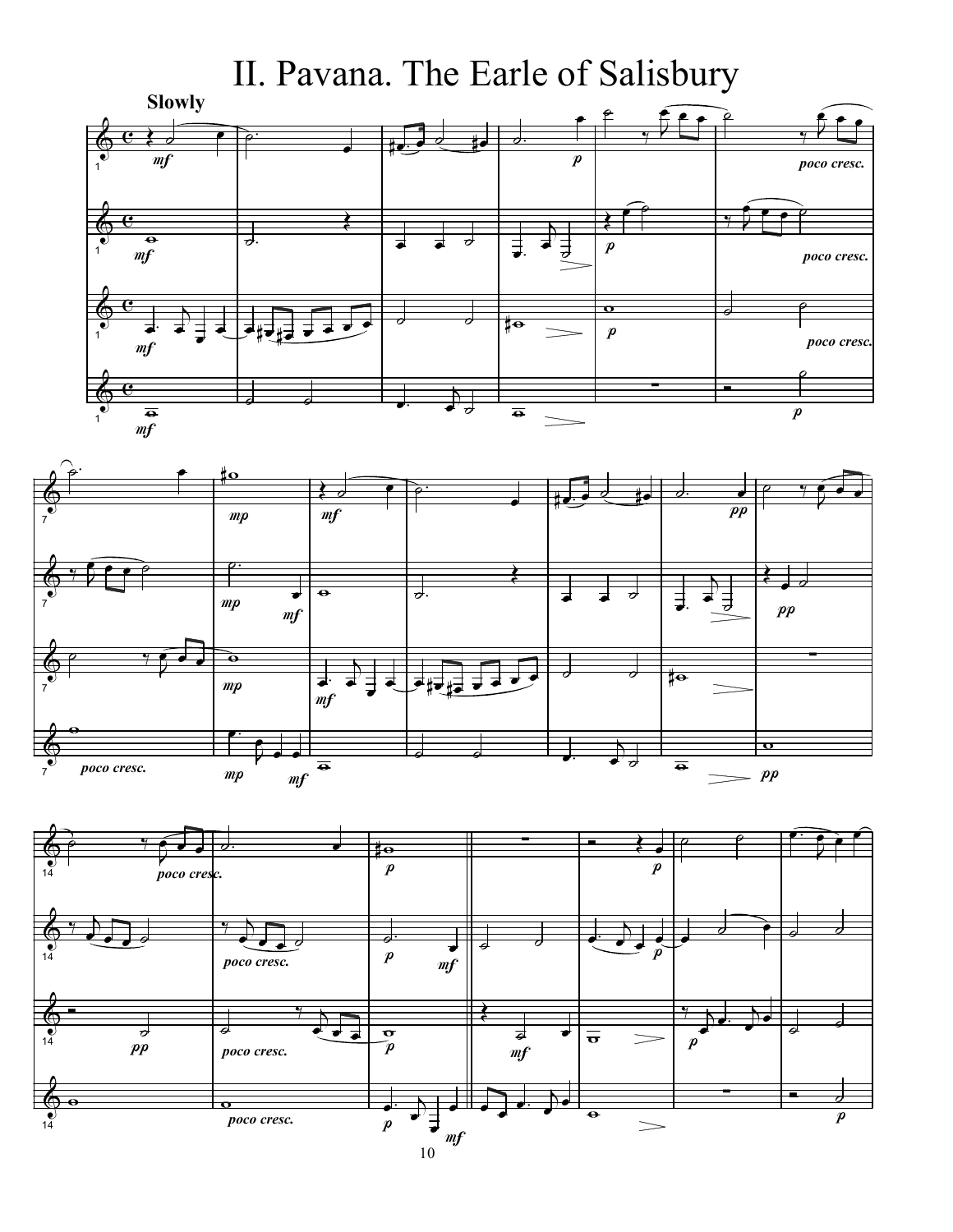

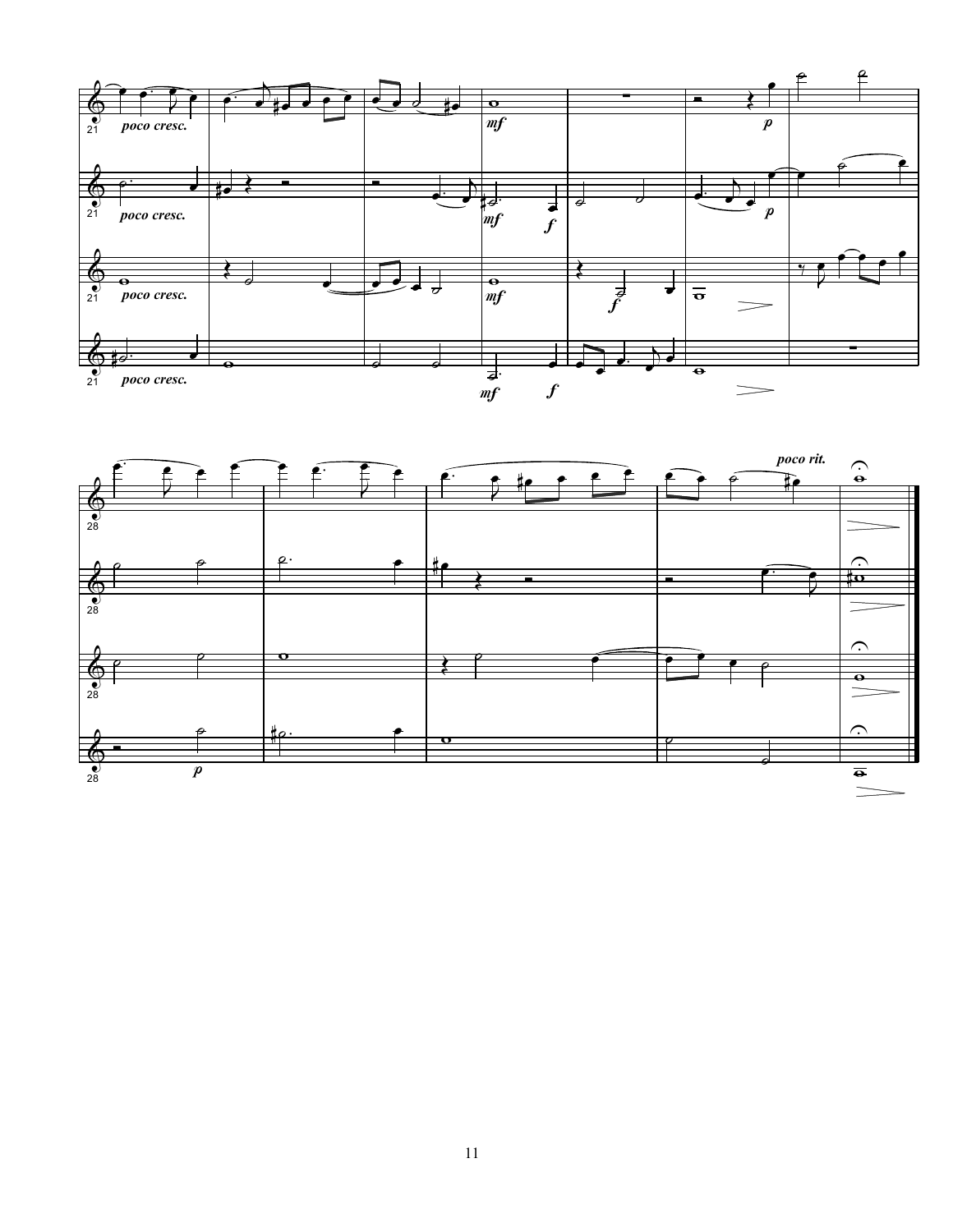Clarinet 3 **III.** Galiarda





5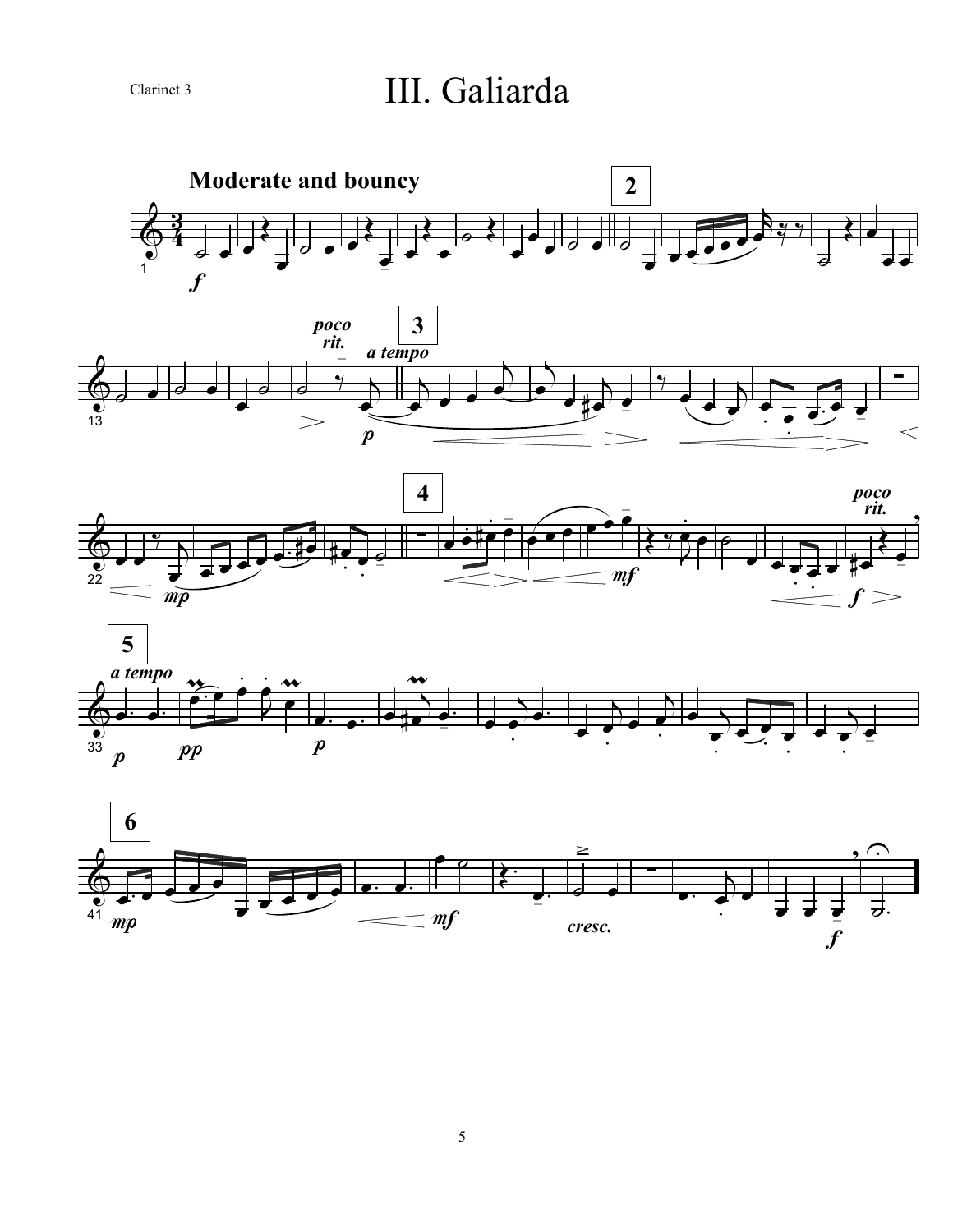Clarinet 3 **IV.** Galiardas Passamezzo













6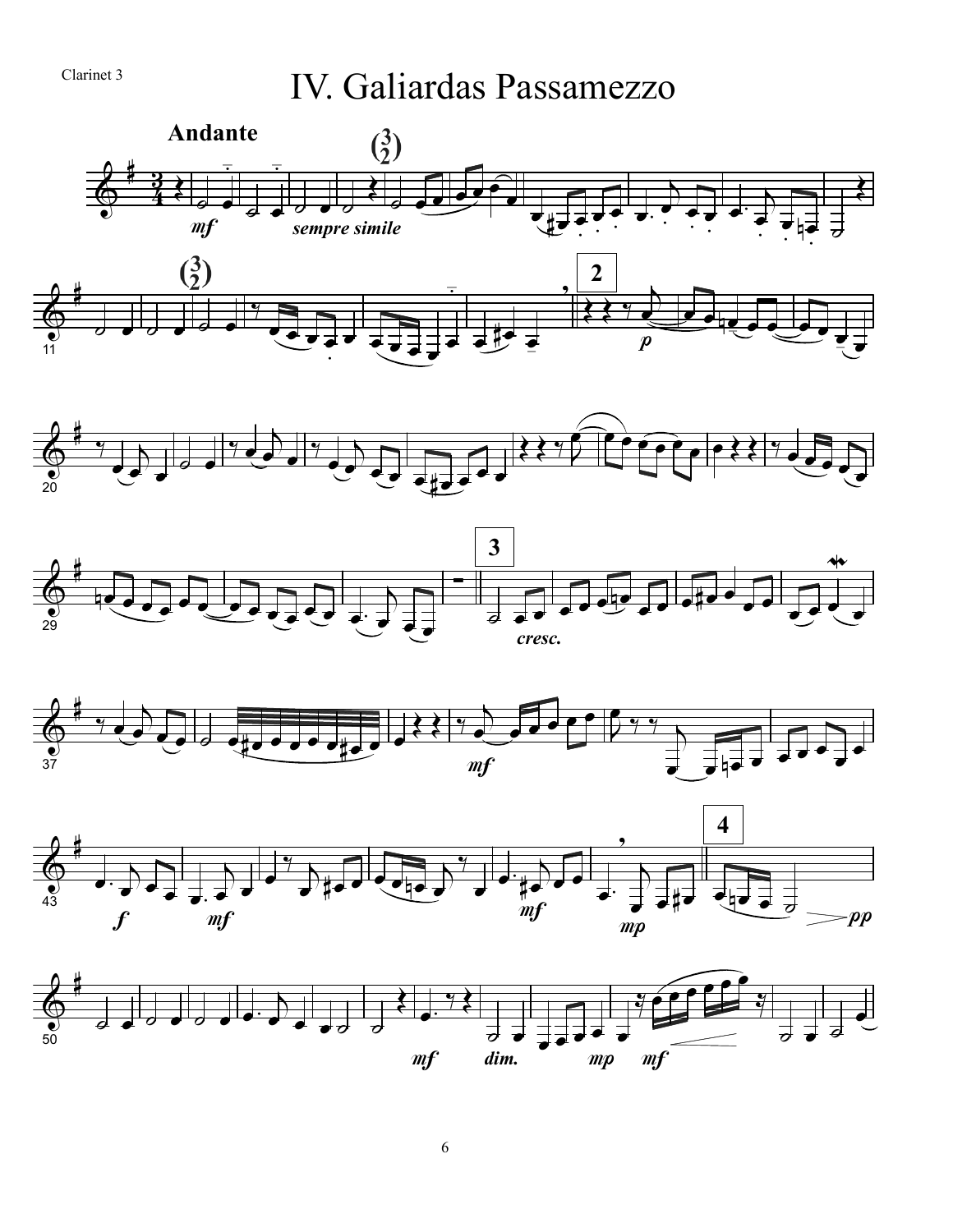











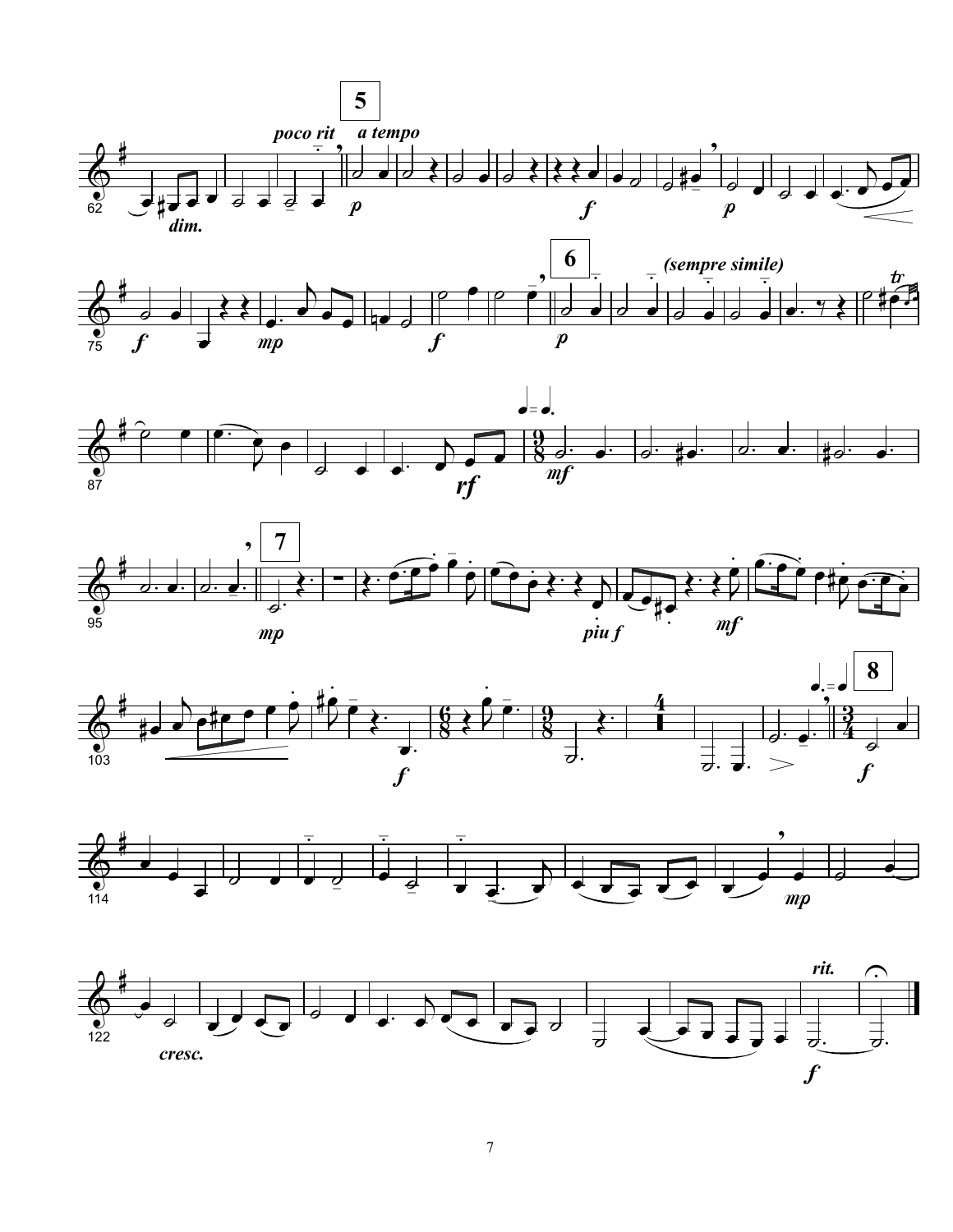V. The Carman's Whistle









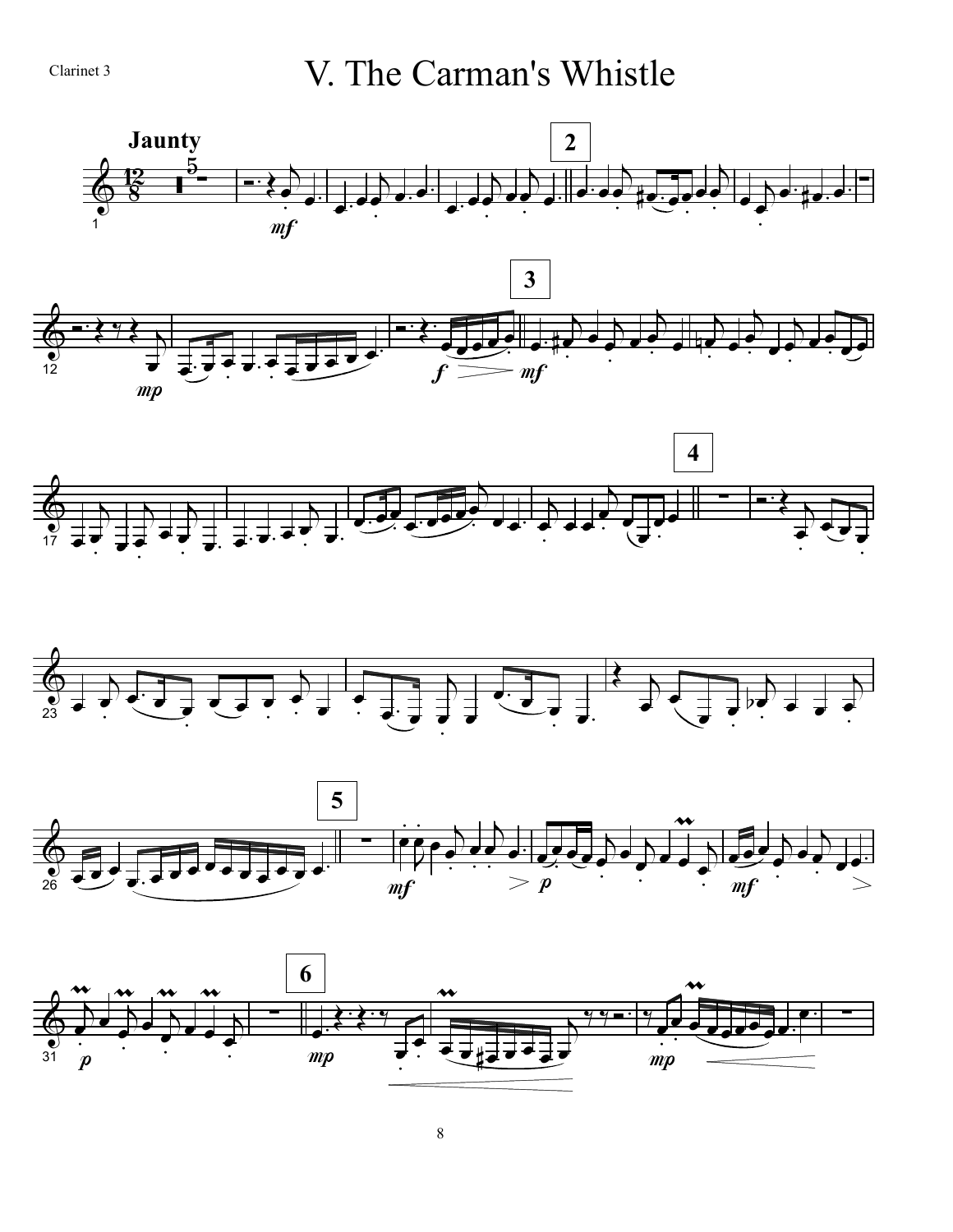





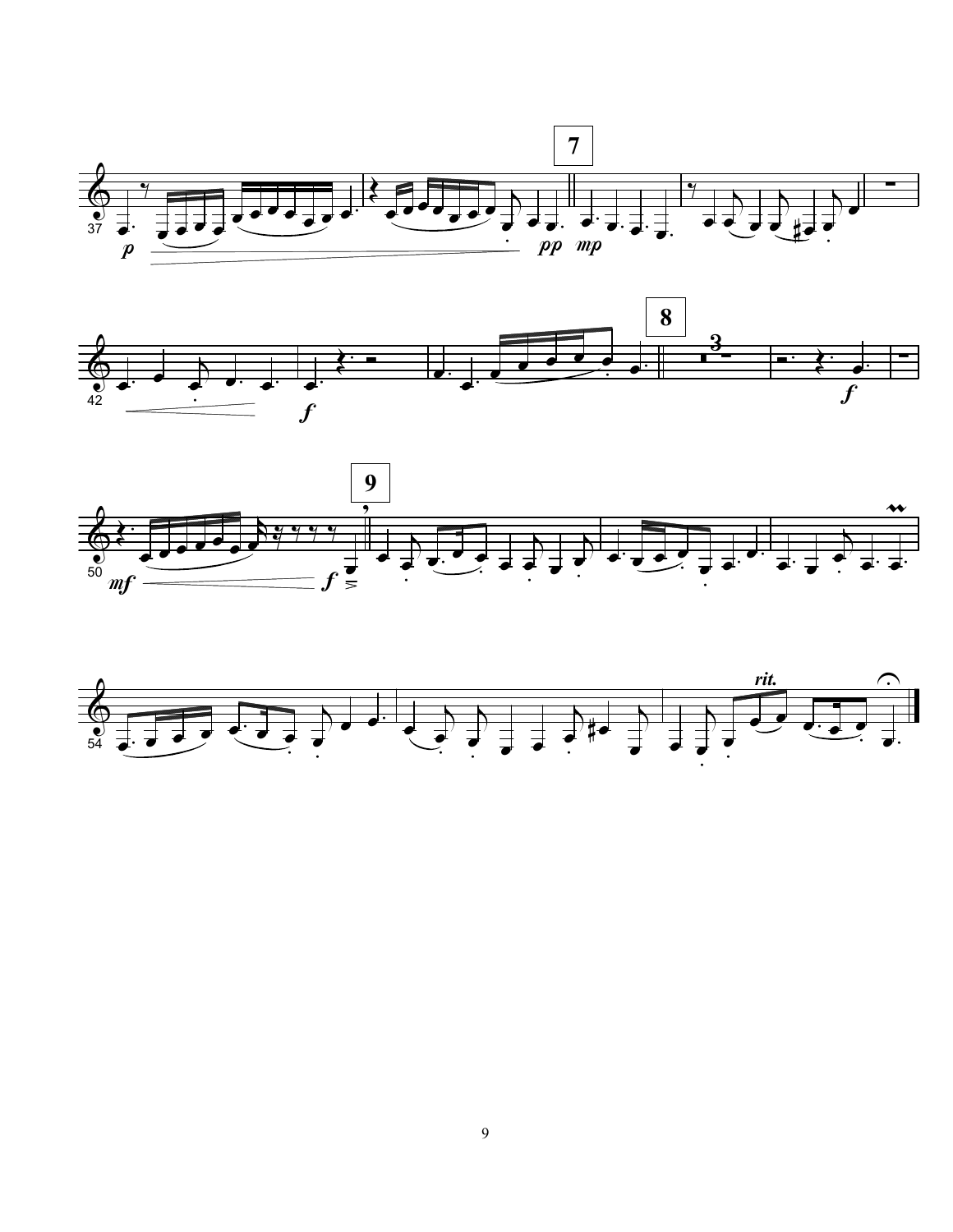# Clarinet 3 **VI. Tregian's Ground**













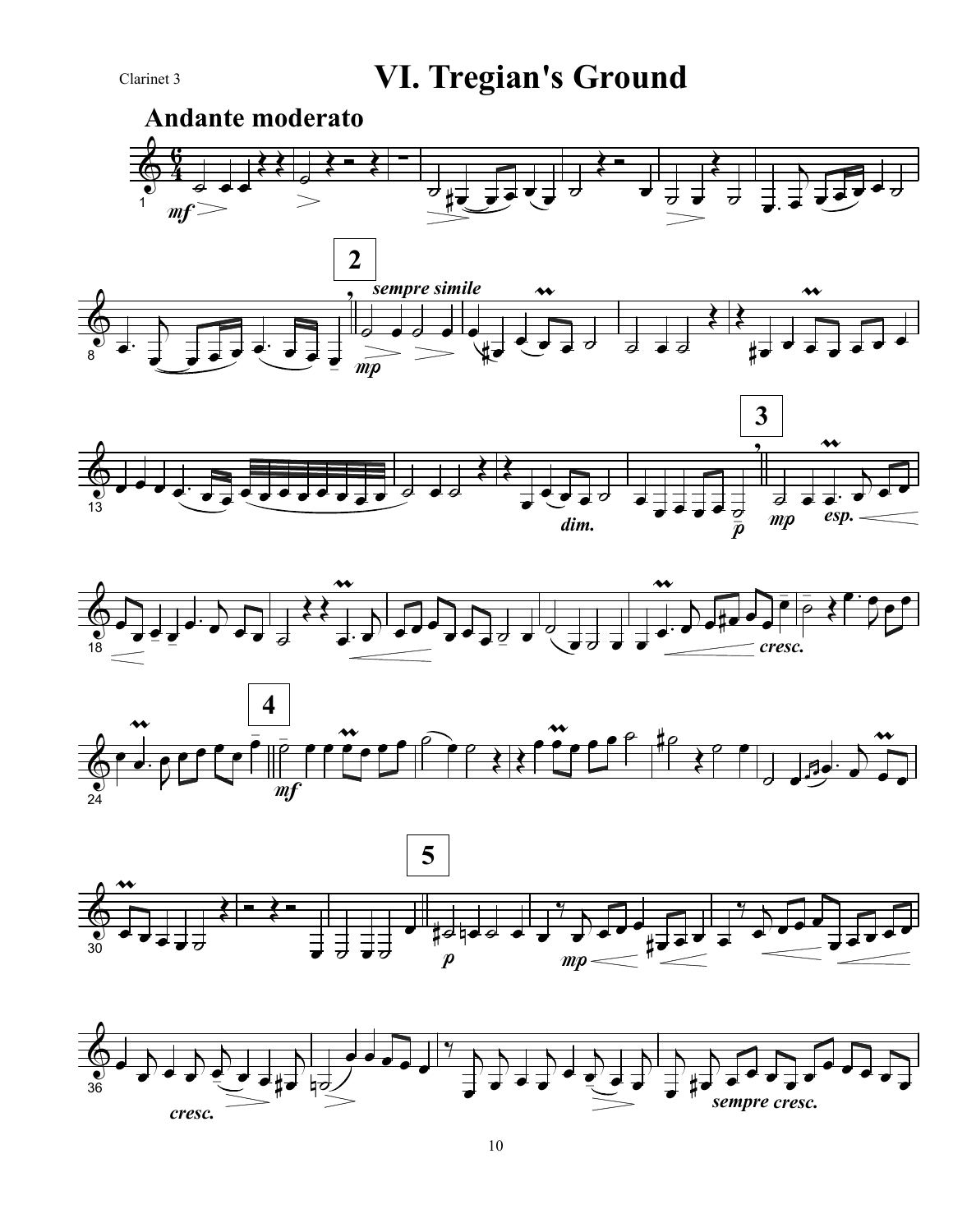